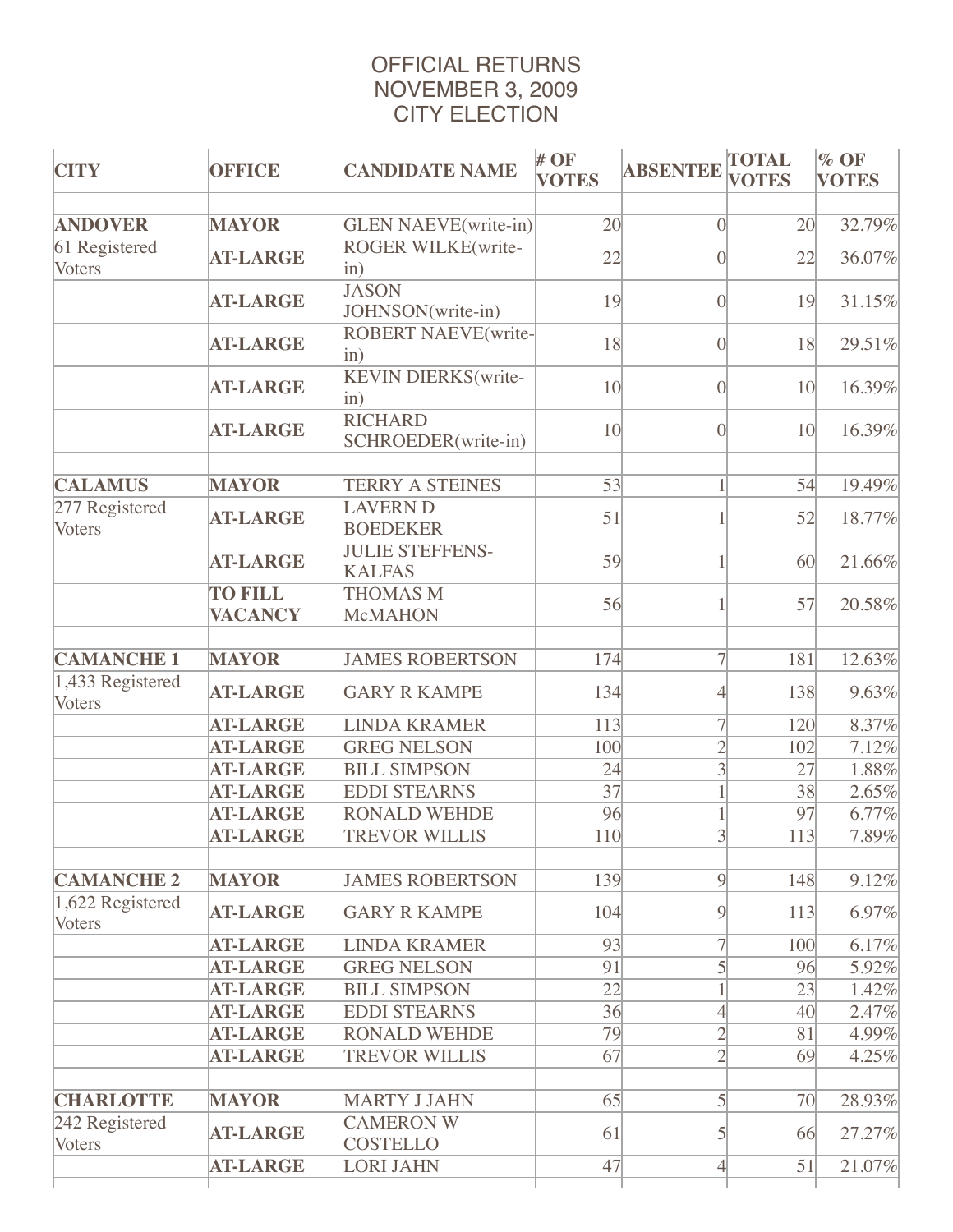|                                   | <b>AT-LARGE</b>           | <b>JIM KELLER</b>                       | 62              | $\overline{4}$           | 66        | 27.27%   |
|-----------------------------------|---------------------------|-----------------------------------------|-----------------|--------------------------|-----------|----------|
|                                   | <b>AT-LARGE</b>           | <b>AMANDA SCHARFF</b>                   | 40 <sup>l</sup> | $\overline{3}$           | 43        | 17.77%   |
|                                   | <b>WRITE-IN</b>           |                                         |                 |                          | $\vert$ 0 | 0.00%    |
|                                   |                           |                                         |                 |                          |           |          |
| <b>CLINTON 1-1</b>                | <b>AT-LARGE</b>           | <b>MIKE DRURY</b>                       | 45              | $\overline{3}$           | 48        | 3.01%    |
| $1,597$ Registered<br>Voters      | <b>AT-LARGE</b>           | <b>JENNIFER GRAF</b>                    | 55              | 11                       | 66        | 4.13%    |
|                                   | <b>AT-LARGE</b>           | <b>BEN LUCKRITZ</b>                     | 34              | 8                        | 42        | 2.63%    |
|                                   | <b>AT-LARGE</b>           | <b>RONALD J</b><br><b>MALLICOAT, SR</b> | 55              | 7                        | 62        | 3.88%    |
|                                   | <b>AT-LARGE</b>           | <b>CHARLES</b><br>MULHOLLAND            | 43              | 14                       | 57        | 3.57%    |
|                                   | <b>WARD1</b>              | <b>MARGARET JENSEN-</b><br><b>KLAES</b> | 81              | 13                       | 94        | 5.89%    |
|                                   | <b>WARD1</b>              | <b>ROBERT SOESBE</b>                    | 48              | 10 <sup>1</sup>          | 58        | 3.63%    |
|                                   | <b>PROPOSITION</b><br>"F" | <b>YES</b>                              | 76              | 16                       | 92        | 5.76%    |
|                                   |                           | NO                                      | 34              | 6                        | 40        | 2.50%    |
|                                   |                           |                                         |                 |                          |           |          |
| <b>CLINTON 1-2</b>                | <b>AT-LARGE</b>           | <b>MIKE DRURY</b>                       | 68              | $\overline{4}$           | 72        | 3.33%    |
| 2,161 Registered<br>Voters        | <b>AT-LARGE</b>           | <b>JENNIFER GRAF</b>                    | 105             | 14                       | 119       | 5.51%    |
|                                   | <b>AT-LARGE</b>           | <b>BEN LUCKRITZ</b>                     | 74              | 12                       | 86        | 3.98%    |
|                                   | <b>AT-LARGE</b>           | <b>RONALD J</b><br><b>MALLICOAT, SR</b> | 73              | 10 <sup>l</sup>          | 83        | 3.84%    |
|                                   | <b>AT-LARGE</b>           | <b>CHARLES</b><br>MULHOLLAND            | 97              |                          | 104       | 4.81%    |
|                                   | <b>WARD1</b>              | <b>MARGARET JENSEN-</b><br><b>KLAES</b> | 143             | 18                       | 161       | 7.45%    |
|                                   | <b>WARD1</b>              | <b>ROBERT SOESBE</b>                    | 80              | $\overline{8}$           | 88        | 4.07%    |
|                                   | <b>PROPOSITION</b><br>"F" | <b>YES</b>                              | 168             | 18                       | 186       | 8.61%    |
|                                   |                           | $\overline{NO}$                         | 52              | $\overline{7}$           | 59        | 2.73%    |
|                                   |                           |                                         |                 |                          |           |          |
| <b>CLINTON 2-1</b>                | <b>AT-LARGE</b>           | <b>MIKE DRURY</b>                       | 43              | $\overline{4}$           |           | 472.28%  |
| 2,063 Registered<br><b>Voters</b> | <b>AT-LARGE</b>           | <b>JENNIFER GRAF</b>                    | 89              | $\overline{\mathcal{A}}$ |           | 934.51%  |
|                                   | <b>AT-LARGE</b>           | <b>BEN LUCKRITZ</b>                     | 56              | $\overline{3}$           |           | 592.86%  |
|                                   | <b>AT-LARGE</b>           | <b>RONALD J</b><br><b>MALLICOAT, SR</b> | 55              | $\overline{9}$           |           | 643.10%  |
|                                   | <b>AT-LARGE</b>           | <b>CHARLES</b><br><b>MULHOLLAND</b>     | 57              | 3                        |           | 602.91%  |
|                                   | <b>PROPOSITION</b><br>"F" | <b>YES</b>                              | 117             | $\overline{7}$           |           | 1246.01% |
|                                   |                           | NO                                      | 39              | 6                        |           | 452.18%  |
|                                   |                           |                                         |                 |                          |           |          |
| <b>CLINTON 2-2</b>                | <b>AT-LARGE</b>           | <b>MIKE DRURY</b>                       | 68              | 8                        | 76        | 2.95%    |
| 2,577 Registered<br>Voters        | <b>AT-LARGE</b>           | <b>JENNIFER GRAF</b>                    | 197             | 37                       | 234       | 9.08%    |
|                                   | <b>AT-LARGE</b>           | <b>BEN LUCKRITZ</b>                     | 152             | 23                       | 175       | 6.79%    |
|                                   | <b>AT-LARGE</b>           | <b>RONALD J</b><br><b>MALLICOAT, SR</b> | 158             | 34                       | 192       | 7.45%    |
|                                   |                           |                                         |                 |                          |           |          |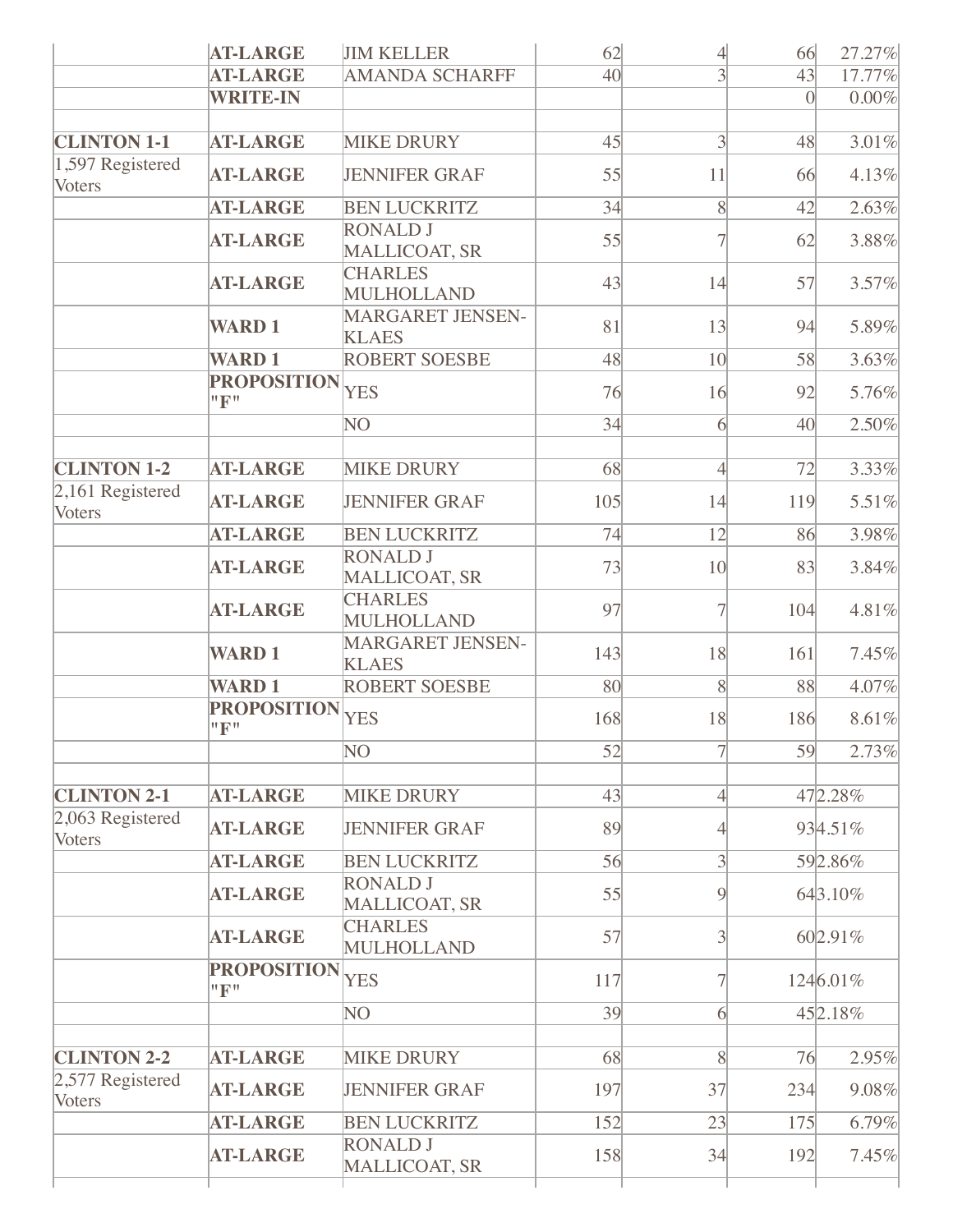|                                        | <b>AT-LARGE</b>                    | <b>CHARLES</b><br><b>MULHOLLAND</b>       | 156       | 34             | 190       | 7.37%          |
|----------------------------------------|------------------------------------|-------------------------------------------|-----------|----------------|-----------|----------------|
|                                        | <b>PROPOSITION</b><br>"F"          | <b>YES</b>                                | 297       | 54             | 351       | 13.62%         |
|                                        |                                    | NO                                        | 75        | 14             | 89        | 3.45%          |
| <b>CLINTON 3-1</b>                     | <b>AT-LARGE</b>                    | <b>MIKE DRURY</b>                         | 51        | 14             | 65        | 2.87%          |
| 2,261 Registered<br>Voters             | <b>AT-LARGE</b>                    | <b>JENNIFER GRAF</b>                      | 173       | 25             | 198       | 8.76%          |
|                                        | <b>AT-LARGE</b>                    | <b>BEN LUCKRITZ</b>                       | 95        | 13             | 108       | 4.78%          |
|                                        | <b>AT-LARGE</b>                    | <b>RONALD J</b><br><b>MALLICOAT, SR</b>   | 122       | 16             | 138       | 6.10%          |
|                                        | <b>AT-LARGE</b>                    | <b>CHARLES</b><br>MULHOLLAND              | 137       | 21             | 158       | 6.99%          |
|                                        | <b>WARD 3</b>                      | <b>BEVERLY HERMANN</b>                    | 202       | 26             | 228       | 10.08%         |
|                                        | <b>WARD 3</b>                      | DARRELL G SMITH                           | 108       | 20             | 128       | 5.66%          |
|                                        | <b>PROPOSITION</b><br>"F"          | <b>YES</b>                                | 226       | 41             | 267       | 11.81%         |
|                                        |                                    | NO                                        | 70        | 5              | 75        | 3.32%          |
| <b>CLINTON 3-2</b>                     | <b>AT-LARGE</b>                    | <b>MIKE DRURY</b>                         | 77        | 19             | 96        | 3.80%          |
| 2,529 Registered<br>Voters             | <b>AT-LARGE</b>                    | <b>JENNIFER GRAF</b>                      | 236       | 34             | 270       | 10.68%         |
|                                        | <b>AT-LARGE</b>                    | <b>BEN LUCKRITZ</b>                       | 115       | 15             | 130       | 5.14%          |
|                                        | <b>AT-LARGE</b>                    | <b>RONALD J</b><br><b>MALLICOAT, SR</b>   | 190       | 28             | 218       | 8.62%          |
|                                        | <b>AT-LARGE</b>                    | <b>CHARLES</b><br>MULHOLLAND              | 161       | 27             | 188       | 7.43%          |
|                                        | <b>WARD 3</b>                      | <b>BEVERLY HERMANN</b>                    | 260       | 42             | 302       | 11.94%         |
|                                        | <b>WARD 3</b>                      | DARRELL G SMITH                           | 147       | 20             | 167       | 6.60%          |
|                                        | <b>PROPOSITION</b><br>"F"          | <b>YES</b>                                | 316       | 51             | 367       | 14.51%         |
|                                        |                                    | NΟ                                        | 69        | 12             | 81        | 3.20%          |
| <b>CLINTON 4-1</b>                     | <b>AT-LARGE</b>                    | <b>MIKE DRURY</b>                         | 59        | 14             | 73        | 3.05%          |
| 2,396 Registered<br><b>Voters</b>      | <b>AT-LARGE</b>                    | <b>JENNIFER GRAF</b>                      | 161       | 24             | 185       | 7.72%          |
|                                        | <b>AT-LARGE</b>                    | <b>BEN LUCKRITZ</b>                       | 144       | 16             | 160       | 6.68%          |
|                                        | <b>AT-LARGE</b>                    | <b>RONALD J</b><br>MALLICOAT, SR          | 151       | 12             | 163       | 6.80%          |
|                                        | <b>AT-LARGE</b>                    | <b>CHARLES</b><br><b>MULHOLLAND</b>       | 105       | 15             | 120       | 5.01%          |
|                                        | <b>PROPOSITION</b><br>"F"          | <b>YES</b>                                | 250       | 33             | 283       | 11.81%         |
|                                        |                                    | NΟ                                        | 61        | $\overline{9}$ | 70        | 2.92%          |
|                                        |                                    |                                           |           |                |           |                |
| <b>CLINTON 4-2</b><br>2,311 Registered | <b>AT-LARGE</b><br><b>AT-LARGE</b> | <b>MIKE DRURY</b><br><b>JENNIFER GRAF</b> | 48<br>155 | 13<br>18       | 61<br>173 | 2.64%<br>7.49% |
| <b>Voters</b>                          |                                    |                                           |           |                |           |                |
|                                        | <b>AT-LARGE</b>                    | <b>BEN LUCKRITZ</b>                       | 131       | 12             | 143       | 6.19%          |
|                                        | <b>AT-LARGE</b>                    | <b>RONALD J</b><br><b>MALLICOAT, SR</b>   | 77        | 17             | 94        | 4.07%          |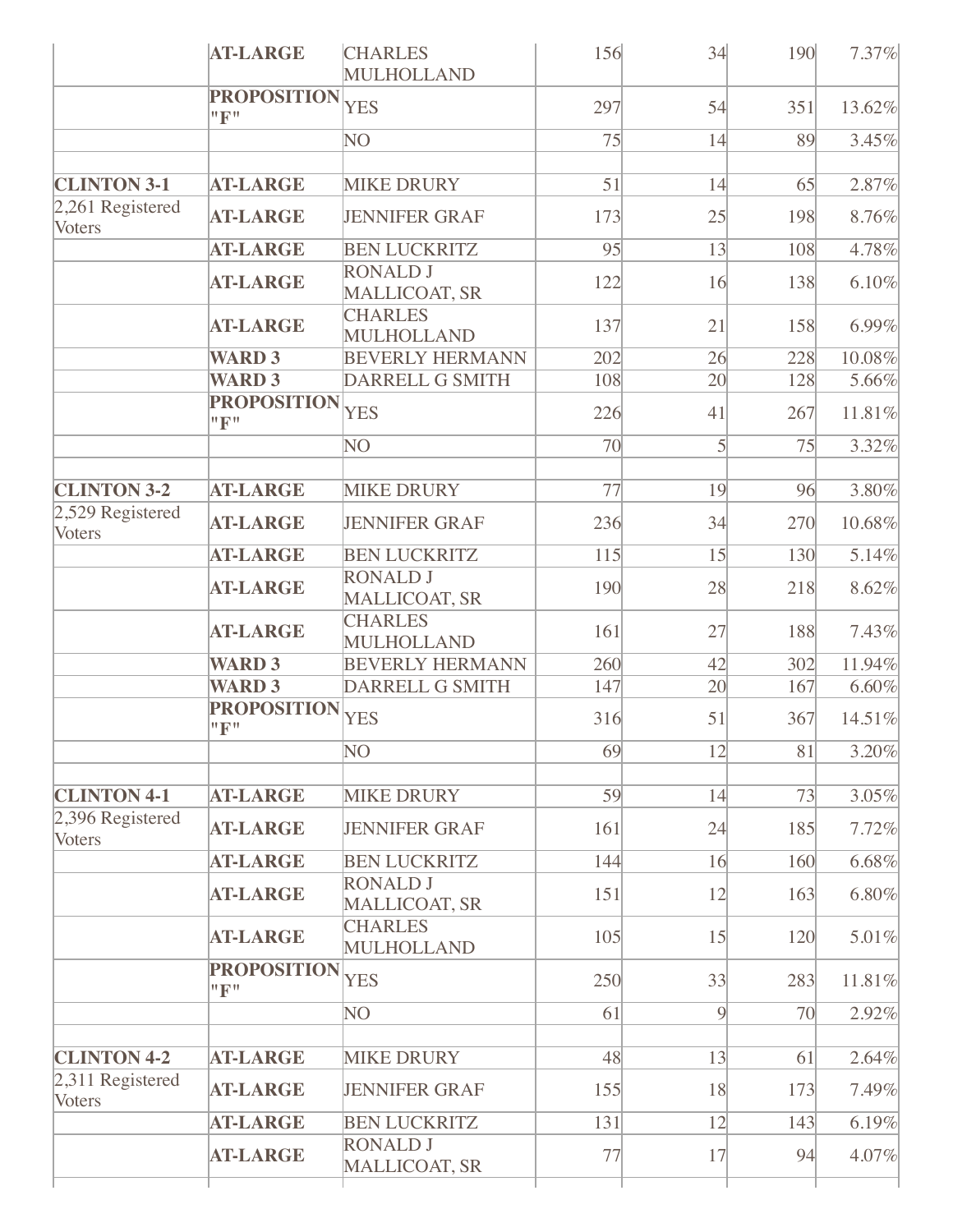|                                 | <b>AT-LARGE</b>                  | <b>CHARLES</b><br>MULHOLLAND        | 118 | 19                         | 137 | 5.93%  |
|---------------------------------|----------------------------------|-------------------------------------|-----|----------------------------|-----|--------|
|                                 | <b>PROPOSITION</b><br>"F"        | <b>YES</b>                          | 288 | 32                         | 320 | 13.85% |
|                                 |                                  | NO                                  | 46  | 8                          | 54  | 2.34%  |
| <b>DELMAR</b>                   | <b>MAYOR</b>                     | PATTY HARDIIN                       | 103 | $\overline{4}$             | 107 | 32.13% |
| 333 Registered<br>Voters        | <b>MAYOR</b>                     | PATRICK R KOOB                      | 37  | $\Omega$                   | 37  | 11.11% |
|                                 | <b>AT-LARGE</b>                  | <b>DARYL EBERHART</b>               | 106 | $\overline{4}$             | 110 | 33.03% |
|                                 | <b>AT-LARGE</b>                  | <b>DANIEL SIMMONS</b>               | 118 | $\overline{3}$             | 121 | 36.34% |
|                                 | <b>TO FILL</b><br><b>VACANCY</b> | DAVID L FRETT                       | 127 | 4                          | 131 | 39.34% |
| <b>DEWITT1</b>                  | <b>MAYOR</b>                     | <b>DONALD THILTGEN</b>              | 59  | $\overline{3}$             | 62  | 3.61%  |
| $ 1,719$ Registered<br>Voters   | <b>AT-LARGE</b>                  | <b>STEVEN</b><br><b>HASENMILLER</b> | 62  | $\overline{2}$             | 64  | 3.72%  |
|                                 | <b>PROPOSITION</b><br>"G"        | <b>YES</b>                          | 33  |                            | 34  | 1.98%  |
|                                 |                                  | NO                                  | 34  | $\overline{4}$             | 38  | 2.21%  |
|                                 |                                  |                                     |     |                            |     |        |
| <b>DEWITT 2</b>                 | <b>MAYOR</b>                     | <b>DONALD THILTGEN</b>              | 136 | 12                         | 148 | 7.35%  |
| 2,013 Registered<br>Voters      | <b>AT-LARGE</b>                  | <b>STEVEN</b><br><b>HASENMILLER</b> | 136 | 11                         | 147 | 7.30%  |
|                                 | 2ND WARD                         | <b>DAWN MARCUS</b>                  | 109 | 6                          | 115 | 5.71%  |
|                                 | 2ND WARD                         | <b>STEPH WAUGH</b>                  | 37  | $\mathcal{S}$              | 42  | 2.09%  |
|                                 | <b>PROPOSITION</b><br>"G"        | <b>YES</b>                          | 91  | $\overline{9}$             | 100 | 4.97%  |
|                                 |                                  | NO                                  | 50  | $\overline{3}$             | 53  | 2.63%  |
| <b>GOOSE LAKE</b>               | <b>MAYOR</b>                     | <b>CHRIS</b><br>SCHNEIDER(write-in) | 25  | $\Omega$                   | 25  | 15.43% |
| 162 Registered<br>Voters        | <b>AT-LARGE</b>                  | <b>JANICE L BORMANN</b>             | 44  | $\overline{0}$             | 44  | 27.16% |
|                                 | <b>AT-LARGE</b>                  | <b>KEN SCHOON</b> (write-in)        | 38  | $\vert$ 0                  | 38  | 23.46% |
|                                 | <b>AT-LARGE</b>                  | <b>RODNEY</b><br>KILBURG(write-in)  | 27  | $\overline{0}$             | 27  | 16.67% |
| <b>GRAND MOUND</b>              | <b>MAYOR</b>                     | <b>DANIEL BEHR</b>                  | 45  | $\vert$ 0                  | 45  | 9.87%  |
| 456 Registered<br><b>Voters</b> | <b>AT-LARGE</b>                  | <b>CHRIS BEUTHIEN</b>               | 45  | $\Omega$                   | 45  | 9.87%  |
|                                 | <b>AT-LARGE</b>                  | <b>KURT CROSTHWAITE</b>             | 44  | $\vert 0 \vert$            | 44  | 9.65%  |
|                                 | <b>AT-LARGE</b>                  | <b>TAMI GUY</b>                     | 43  | $\vert$                    | 43  | 9.43%  |
| <b>LOST NATION</b>              | <b>MAYOR</b>                     | <b>JAMES SCHROEDER</b>              | 27  | $\overline{0}$             | 27  | 9.34%  |
| 289 Registered<br><b>Voters</b> | <b>AT-LARGE</b>                  | <b>KAREN ALITZ</b>                  | 28  | $\Omega$                   | 28  | 9.69%  |
|                                 | <b>AT-LARGE</b>                  | <b>DONNA DOSLAND</b>                | 24  | $\vert 0 \vert$            | 24  | 8.30%  |
|                                 | <b>AT-LARGE</b>                  | <b>NANCY HERTNER</b>                | 28  | $\overline{0}$             | 28  | 9.69%  |
| <b>LOW MOOR</b>                 | <b>MAYOR</b>                     | <b>RICHARD MELAND</b>               | 44  |                            | 48  | 25.13% |
| 191 Registered                  | <b>MAYOR</b>                     | <b>WINSTON ROCK</b>                 | 24  | $\overline{4}$<br>$\Omega$ | 24  | 12.57% |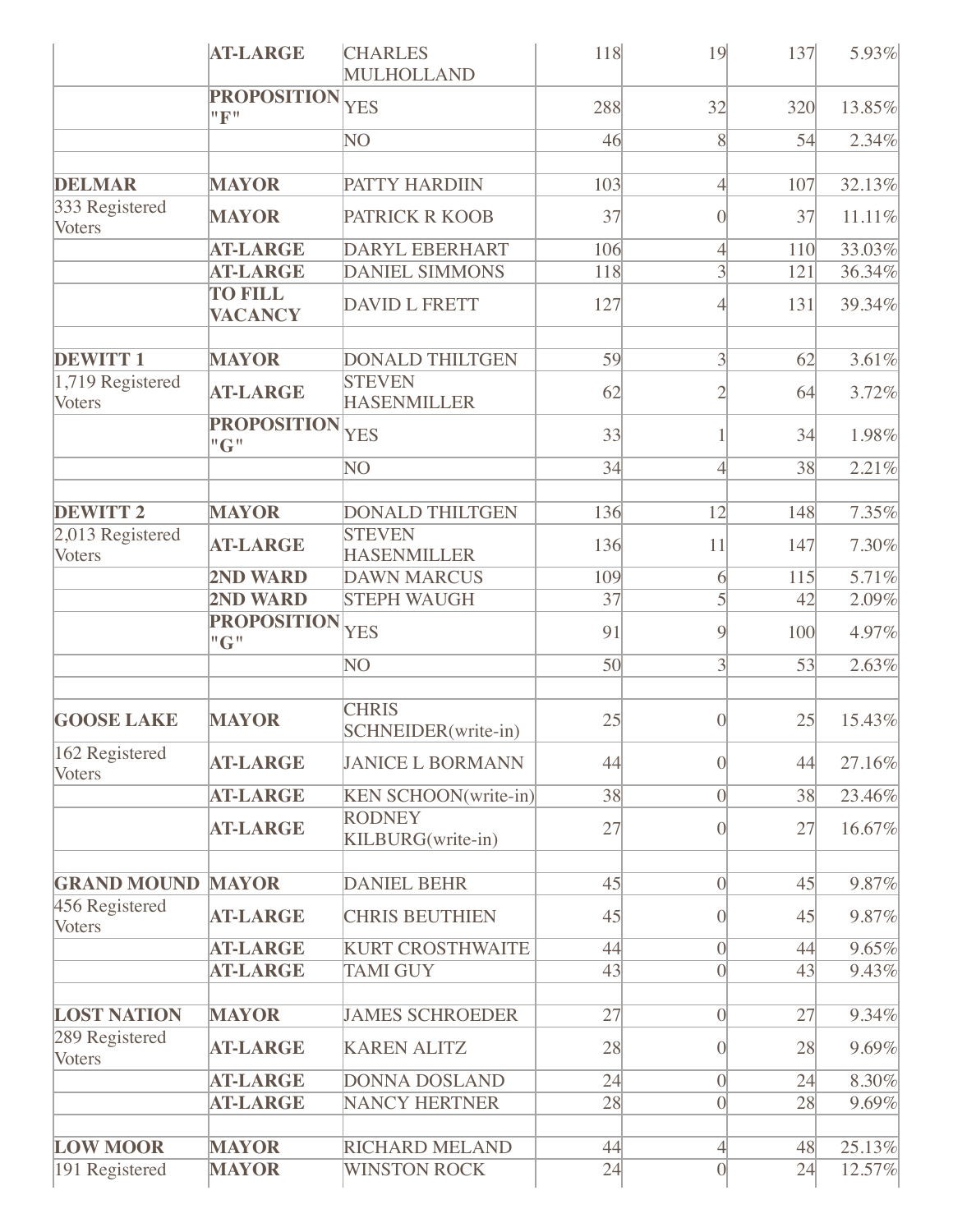| <b>Voters</b>                            |                                |                                        |                  |                 |                 |        |
|------------------------------------------|--------------------------------|----------------------------------------|------------------|-----------------|-----------------|--------|
|                                          | <b>AT-LARGE</b>                | <b>THOMAS</b><br><b>GOLDENSOPH</b>     | 52               | 4               | 56              | 29.32% |
|                                          | <b>AT-LARGE</b>                | <b>STEVE JONES</b>                     | 61               | $\overline{4}$  | 65              | 34.03% |
|                                          | <b>AT-LARGE</b>                | <b>BRENDA LARKEY</b>                   | 60               | 4               | 64              | 33.51% |
|                                          | <b>AT-LARGE</b>                | <b>MARLA SEIDELL</b>                   | 59               | $\overline{4}$  | 63              | 32.98% |
|                                          | <b>WRITE-IN</b>                | <b>KARL GREVE</b>                      | 16               | $\overline{0}$  | 16              | 8.38%  |
|                                          |                                |                                        |                  |                 |                 |        |
| <b>TORONTO</b>                           | <b>MAYOR</b>                   | <b>AMBER LANE HAYES</b>                | 28               | $\overline{2}$  | 30 <sup>l</sup> | 35.29% |
| 85 Registered<br><b>Voters</b>           | <b>AT-LARGE</b>                | <b>RHONDA CRAY</b>                     | 23               | 3               | 26              | 30.59% |
|                                          | <b>AT-LARGE</b>                | <b>WILLIAME</b><br><b>EISELSTEIN</b>   | 23               | $\Omega$        | 23              | 27.06% |
|                                          | <b>AT-LARGE</b>                | <b>BRUCE EWOLDT</b>                    | 17               | $\vert 0 \vert$ | 17              | 20.00% |
|                                          | <b>AT-LARGE</b>                | <b>BRENDA K KAY</b>                    | 20               | $\vert$ 0       | 20              | 23.53% |
|                                          | <b>AT-LARGE</b>                | <b>ELBA SCHEPER</b>                    | 26               | $\vert$ 0       | 26              | 30.59% |
|                                          | <b>AT-LARGE</b>                | <b>LAURA TACK</b>                      | 18               | 3               | 21              | 24.71% |
|                                          | <b>AT-LARGE</b>                | <b>DANA PELLEY</b> (write-<br>$\sin$ ) | 18               | 2               | 20              | 23.53% |
|                                          |                                |                                        |                  |                 |                 |        |
| <b>WELTON</b>                            | <b>MAYOR</b>                   | <b>CASEY HOOTMAN</b>                   | 19               | $\overline{2}$  | 21              | 16.54% |
| $\sqrt{127}$ Registered<br><b>Voters</b> | <b>MAYOR</b>                   | <b>JANET L HUFFMAN</b>                 | 24               | 6               | 30 <sup>l</sup> | 23.62% |
|                                          | <b>MAYOR</b>                   | <b>JON MARLOWE</b>                     | 13               | 3               | 16              | 12.60% |
|                                          | <b>AT-LARGE</b>                | <b>GLEN D BOSWELL</b>                  | 42               | 5               | 47              | 37.01% |
|                                          | <b>AT-LARGE</b>                | <b>BILLY L KORANDA</b>                 | 39               | $\overline{3}$  | 42              | 33.07% |
|                                          | <b>AT-LARGE</b>                | <b>LEANN G LARSEN</b>                  | 19               | $\overline{6}$  | 25              | 19.69% |
|                                          | <b>AT-LARGE</b>                | <b>KENNETH MICKEY</b><br>$(write-in)$  | 25               |                 | 32              | 25.20% |
|                                          |                                |                                        |                  |                 |                 |        |
| <b>WHEATLAND</b>                         | <b>MAYOR</b>                   | <b>JERRY L BOPP</b>                    | 58               | $\overline{2}$  | 60              | 12.88% |
| 466 Registered<br><b>Voters</b>          | <b>MAYOR</b>                   | <b>VIRGIL NOEL</b>                     | 89               | 3               | 92              | 19.74% |
|                                          | <b>MAYOR</b>                   | <b>SEAN PATTERSON</b>                  | 29               | $\overline{2}$  | 31              | 6.65%  |
|                                          | <b>AT-LARGE</b>                | <b>CENTURY SCHNEDE</b>                 | 147              | 5               | 152             | 32.62% |
|                                          | <b>AT-LARGE</b>                | <b>ROBERT STEELE</b>                   | 100              | 4               | 104             | 22.32% |
| <b>Turnout by City:</b>                  | Registered Voters Total Voters |                                        | <b>% Turnout</b> |                 |                 |        |
| Andover                                  | 61                             | 31                                     | 50.82%           |                 |                 |        |
| Calamus                                  | 277                            | 62                                     | 22.38%           |                 |                 |        |
| Camanche                                 | 3,055                          | 414                                    | 13.55%           |                 |                 |        |
| Charlotte                                | 242                            | 91                                     | 37.60%           |                 |                 |        |
| Clinton                                  | 17,895                         | 2,605                                  | 14.56%           |                 |                 |        |
| Delmar                                   | 333                            | 144                                    | 43.24%           |                 |                 |        |
| DeWitt                                   | 3,732                          | 236                                    | 6.32%            |                 |                 |        |
| Goose Lake                               | 162                            | 56                                     | 34.57%           |                 |                 |        |
| <b>Grand Mound</b>                       | 456                            | 50                                     | 10.96%           |                 |                 |        |
| <b>Lost Nation</b>                       | 289                            | 29                                     | 10.03%           |                 |                 |        |
| Low Moor                                 | 191                            | 72                                     | 37.70%           |                 |                 |        |
| Toronto                                  | 85                             | 34                                     | 40.00%           |                 |                 |        |
| Welton                                   | 127                            | 68                                     | 53.54%           |                 |                 |        |